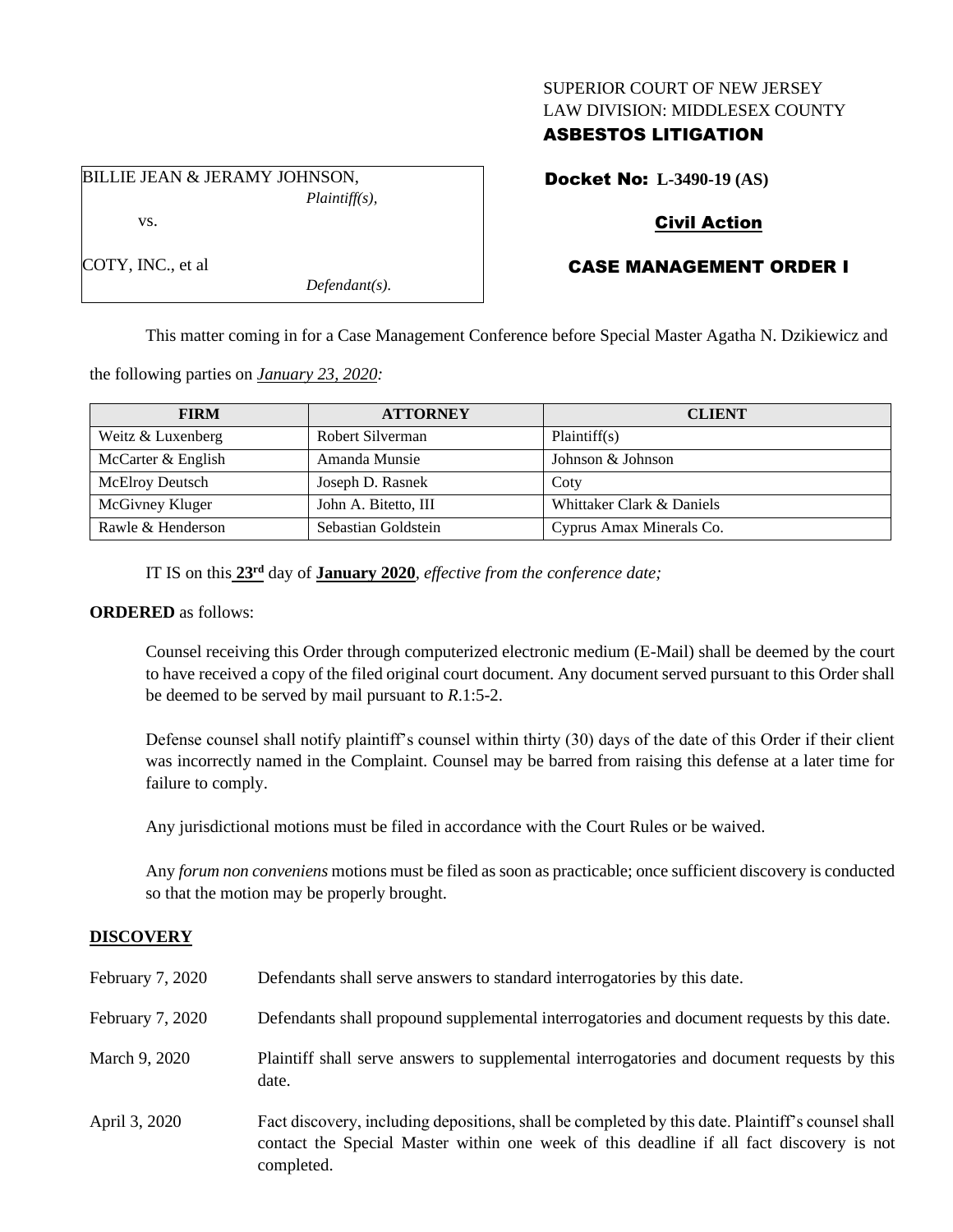#### April 3, 2020 Depositions of corporate representatives shall be completed by this date.

## **EARLY SETTLEMENT**

June 12, 2020 Settlement demands shall be served on all counsel and the Special Master by this date.

## **MEDICAL EXPERT REPORT**

- May 15, 2020 Plaintiff shall serve medical expert reports by this date.
- May 15, 2020 Upon request by defense counsel, plaintiff is to arrange for the transfer of pathology specimens and x-rays, if any, by this date.
- June 25, 2020 Defendants shall identify its medical experts and serve medical reports, if any, by this date. In addition, defendants shall notify plaintiff's counsel (as well as all counsel of record) of a joinder in an expert medical defense by this date.

### **LIABILITY EXPERT REPORTS**

- May 15, 2020 Plaintiff shall identify its liability experts and serve liability expert reports by this date or waive any opportunity to rely on liability expert testimony.
- June 25, 2020 Defendants shall identify its liability experts and serve liability expert reports, if any, by this date or waive any opportunity to rely on liability expert testimony.

## **SUMMARY JUDGMENT MOTION PRACTICE**

- June 12, 2020 Plaintiff's counsel shall advise, in writing, of intent not to oppose motions by this date.
- June 26, 2020 Summary judgment motions shall be filed no later than this date.
- July 24, 2020 Last return date for summary judgment motions.

## **ECONOMIST EXPERT REPORTS**

- Ma 15, 2020 Plaintiff shall identify its expert economists and serve expert economist report(s), if any, by this date or waive any opportunity to rely on economic expert testimony.
- June 25, 2020 Defendants shall identify its expert economists and serve expert economist report(s), if any, by this date or waive any opportunity to rely on economic expert testimony.

#### **EXPERT DEPOSITIONS**

August 17, 2020 Expert depositions shall be completed by this date. To the extent that plaintiff and defendant generic experts have been deposed before, the parties seeking that deposition in this case must file an application before the Special Master and demonstrate the necessity for that deposition. To the extent possible, documents requested in a deposition notice directed to an expert shall be produced three days in advance of the expert deposition. The expert shall not be required to produce documents that are readily accessible in the public domain.

 $\_$  , and the set of the set of the set of the set of the set of the set of the set of the set of the set of the set of the set of the set of the set of the set of the set of the set of the set of the set of the set of th